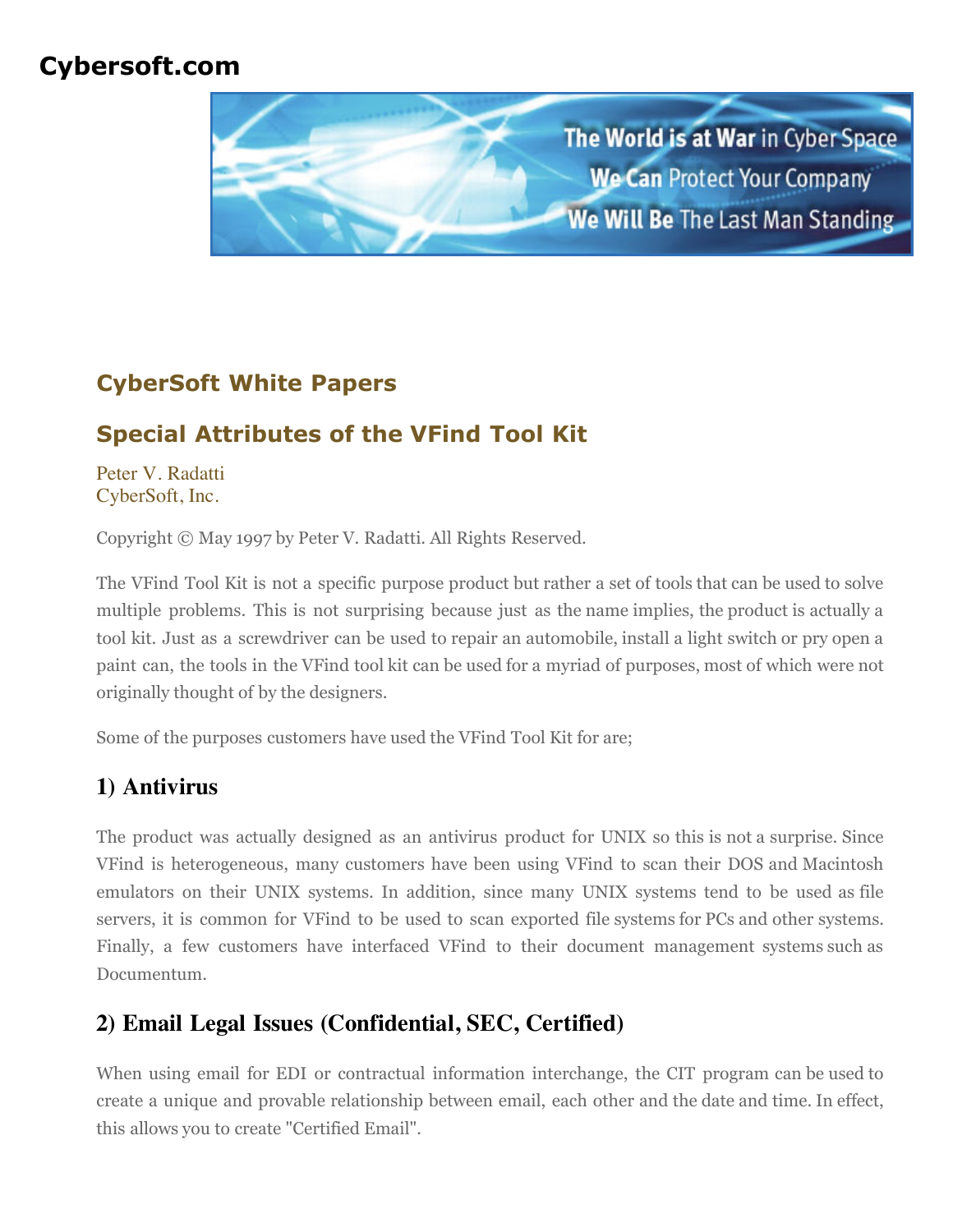#### **3) Help Desk Overhead (Baseline Control)**

One of the biggest problems with customer support is overhead costs associated with a help desk. These costs generally have nowhere to go but up. Our studies have indicated that the bulk of a customer service call is spent doing diagnosis. Generally the end user does not know why their system is not working but they are sure that they didn't change anything. For a complex operating system such as UNIX, Windows NT or Windows 95 this can take up to 2 hours to resolve. Using CIT, a system can be baselined when it is installed and updated. At anytime in the future if the system fails, the Help Desk can run CIT again and it will reveal every file which has been added, deleted or modified. This can reduce the time for diagnoses to about 15 minutes.

#### **4) Key Word Searches (Classified, lost documents)**

Many companies use keywords in documents and programs to protect propriety information, (COMPANY CONFIDENTIAL). Standard key word searching tools are not a reliable way of searching for keywords because the word processor may represent them internally in a way that is not expected. In addition, Microsoft Word can encrypt parts of documents such as macros. The VFind CVDL system provides a way to solve this problem. Using case insensitivity and proximity scanning key words and phrases can be reliably searched for even inside binary programs. Using the next release of UAD allows CVDL to automatically crack Word encrypted document segments for scanning. These tools can also be used to search for lost documents or to find all documents on a network dealing with a certain subject such as a new product or project.

#### **5) Hacker/Disgruntled Employee Attacks**

Not only does VFind have known hacker attacks captured in its internal database but it is impossible to escape the CIT cryptographic integrity system. Using VFind with CIT insures that all hacker or disgruntled employee attacks on critical system files are revealed.

## **6) Archival Integrity**

Magnetic archival copies of data are subject to change caused by degradation of the signal, random radiation and accidental overwrite. Using CIT to create a cryptographic integrity signature (hash code) you can always be sure that what you are reading and using today is what was written yesterday. This resolves a major problem for tape librarians.

#### **7) Certified File Transfers**

When the Internet is used to transfer files, there is always a good possibility that the byte stream is modified by undetected error or by intentional tampering. Using CIT to create a hash code for the file, the data can be transferred and if the hash code at the other end matches the file it is mathematically proven to be the same.